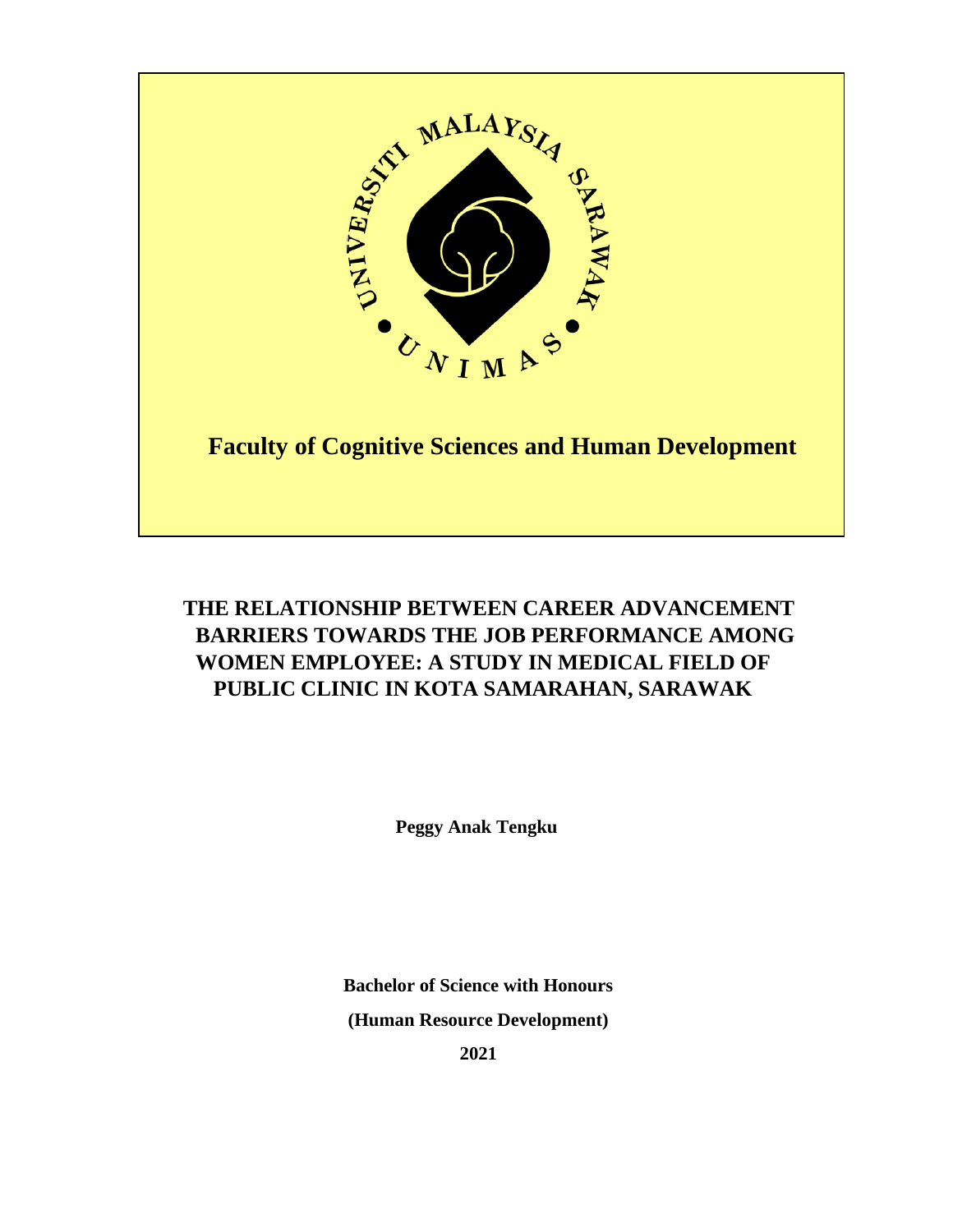#### UNIVERSITI MALAYSIA SARAWAK

| Grade: |  |
|--------|--|
|        |  |

Please tick  $(\forall)$ **Final Year Project Report** Masters PhD

### **DECLARATION OF ORIGINAL WORK**

This declaration is made on the 27<sup>TH</sup> day July 2021.

#### **Student's Declaration:**

I PEGGY TENGKU 67477 FACULTY OF COGNITIVE SCIENCES AND HUMAN DEVELOPMENT hereby declare that the work entitled. THE RELATIONSHIP BETWEEN CAREER ADVANCEMENT BARRIERS TOWARDS THE JOB PERFORMANCE AMONG WOMEN EMPLOYEE: A STUDY IN MEDICAL FIELD OF PUBLIC CLINIC IN KOTA SAMARAHAN. SARAWAK is my original work. I have not copied from any other students' work or from any other sources except where due reference or acknowledgement is made explicitly in the text, nor has any part been written for me by another person.

 $27<sup>th</sup>$  July 2021 Date submitted

Peggy Tengku (67477)

**Supervisor's Declaration:** 

I PUAN NIK NORSYAMIMI BT MD NOR hereby certifies that the work entitled THE RELATIONSHIP BETWEEN CAREER ADVANCEMENT BARRIERS TOWARDS THE JOB PERFORMANCE AMONG WOMEN EMPLOYEE: A STUDY IN MEDICAL FIELD OF PUBLIC CLINIC IN KOTA SAMARAHAN was prepared by the above named student, and was submitted to the "FACULTY" as a \* partial/full fulfillment for the conferment of BACHELOR OF SCIENCE WITH HONOURS (HUMAN RESOURCE DEVELOPMENT), and the aforementioned work, to the best of my knowledge, is the said student's work

Date: 5 August 2021

Received for examination by:

(NIK NORSYAMIMI BT MD NOR)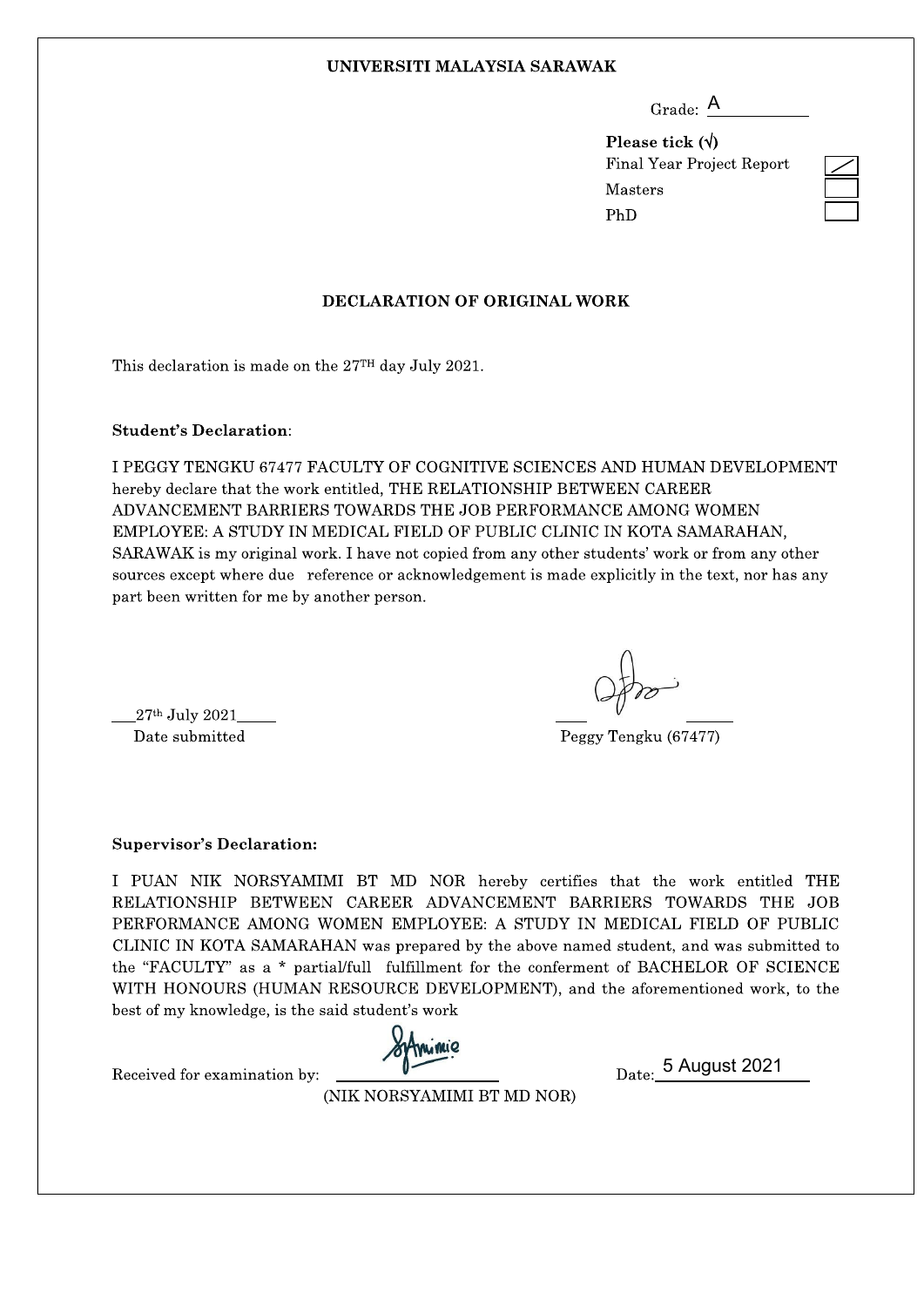I declare this Project/Thesis is classified as (Please tick  $(\langle \rangle)$ ):



**CONFIDENTIAL** (Contains confidential information under the Official Secret Act 1972)\* (Contains restricted information as specified by the organisation where research was done)\*

**OPEN ACCESS** 

## **Validation of Project/Thesis**

I therefore duly affirmed with free consent and willingness declared that this said Project/Thesis shall be placed officially in the Centre for Academic Information Services with the abide interest and rights as follows:

- This Project/Thesis is the sole legal property of Universiti Malaysia Sarawak (UNIMAS).
- The Centre for Academic Information Services has the lawful right to make copies for the purpose of academic and research only and not for other purpose.
- The Centre for Academic Information Services has the lawful right to digitise the content to for the Local Content Database.
- The Centre for Academic Information Services has the lawful right to make copies of the Project/Thesis for academic exchange between Higher Learning Institute.
- No dispute or any claim shall arise from the student itself neither third party on this Project/Thesis once it becomes sole property of UNIMAS.
- This Project/Thesis or any material, data and information related to it shall not be distributed, published or disclosed to any party by the student except with UNIMAS permission.

Student's signature

27th July 2021

Supervisor's signature:

**Current Address:** No 168. Lorong Merdang Gayam 7A, 94300 Kota Samarahan, Sarawak.

Notes: \* If the Project/Thesis is **CONFIDENTIAL** or **RESTRICTED**, please attach together as annexure a letter from the organisation with the period and reasons of confidentiality and restriction.

[The instrument was duly prepared by The Centre for Academic Information Services]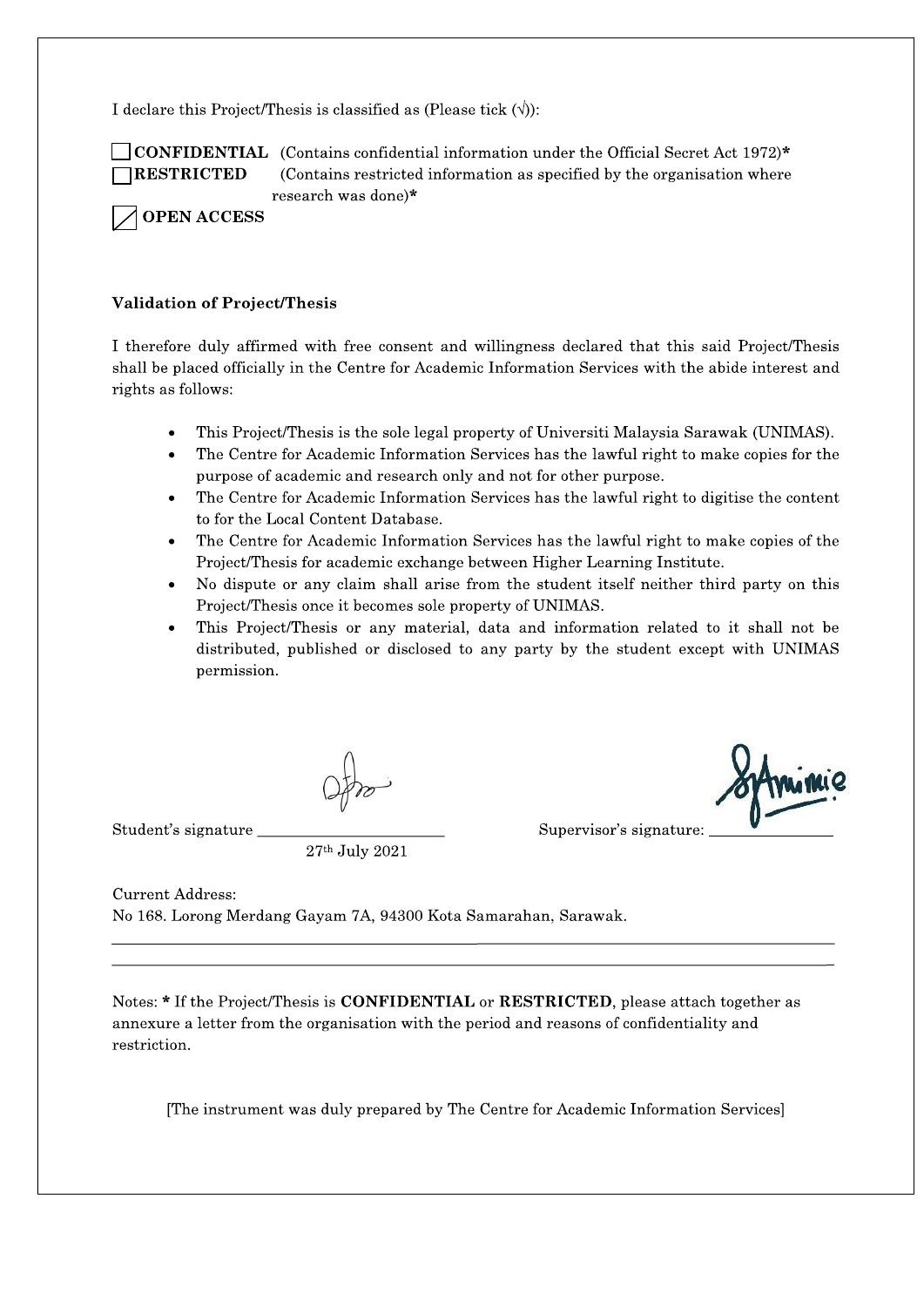The project entitled "The Relationship Between Career Advancement Barriers Towards The Job Performance Among Women Employee: A Study In Medical Field Of Public Clinic In Kota Samarahan, Sarawak" was prepared by Peggy Tengku and submitted to the Faculty of Cognitive Sciences and Human Development in partial fulfillment of the requirements for a Bachelor of Science with Honours (Human Resource Development)

Received for examination by:

(NIK NORSYAMIMI BT MD NOR)

Date:

5 August 2021 . **. . . . . . . . . . .** .

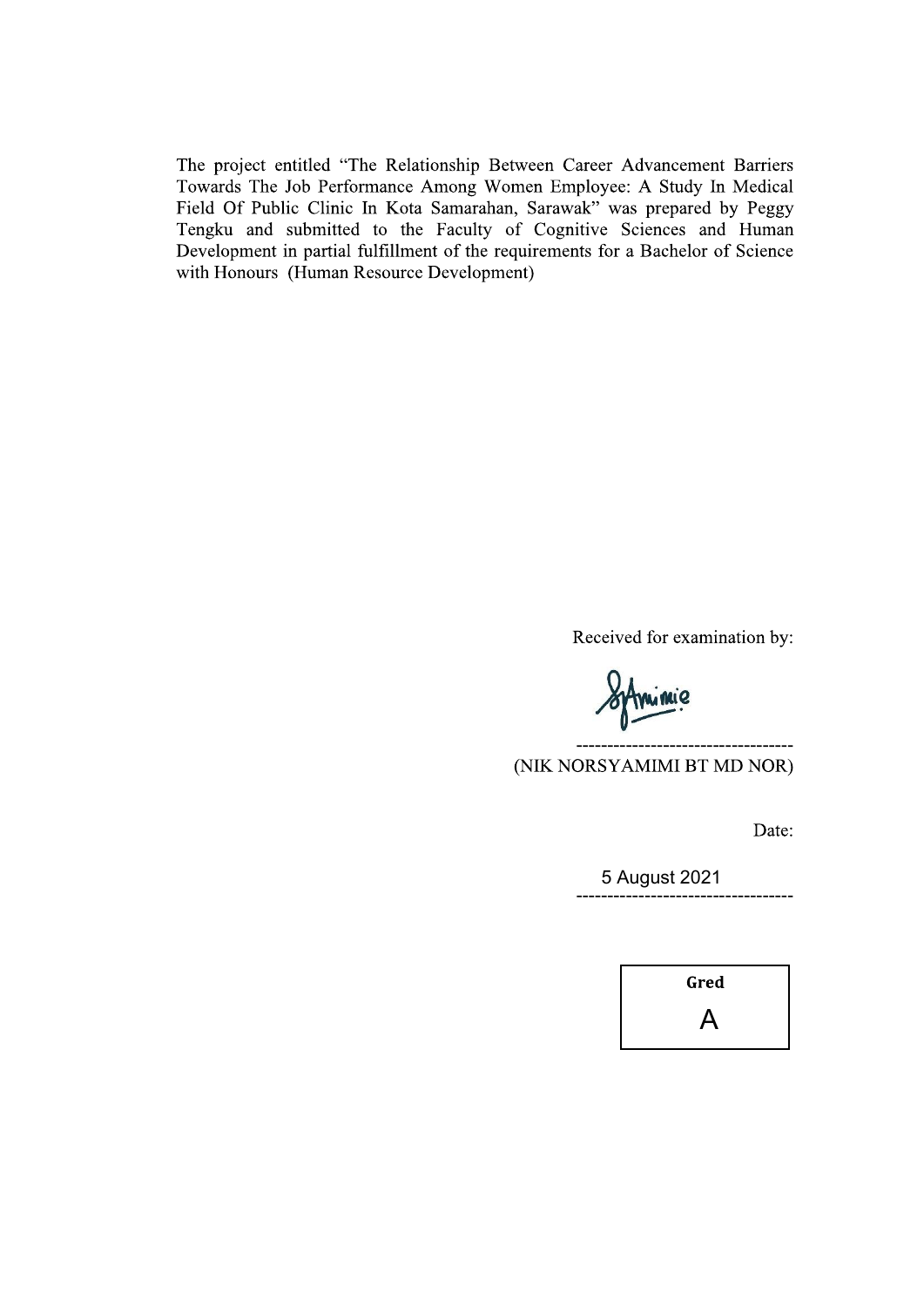## **THE RELATIONSHIP BETWEEN CAREER ADVANCEMENT BARRIERS TOWARDS THE JOB PERFORMANCE AMONG WOMEN EMPLOYEE: A STUDY IN MEDICAL FIELD OF PUBLIC CLINIC IN KOTA SAMARAHAN, SARAWAK**

**PEGGY ANAK TENGKU** 

This project is submitted in partial fulfilment of the requirements for a Bachelor of Science with Honours (Human Resource Development)

Faculty of Cognitive Sciences and Human Development

UNIVERSITI MALAYSIA SARAWAK

2021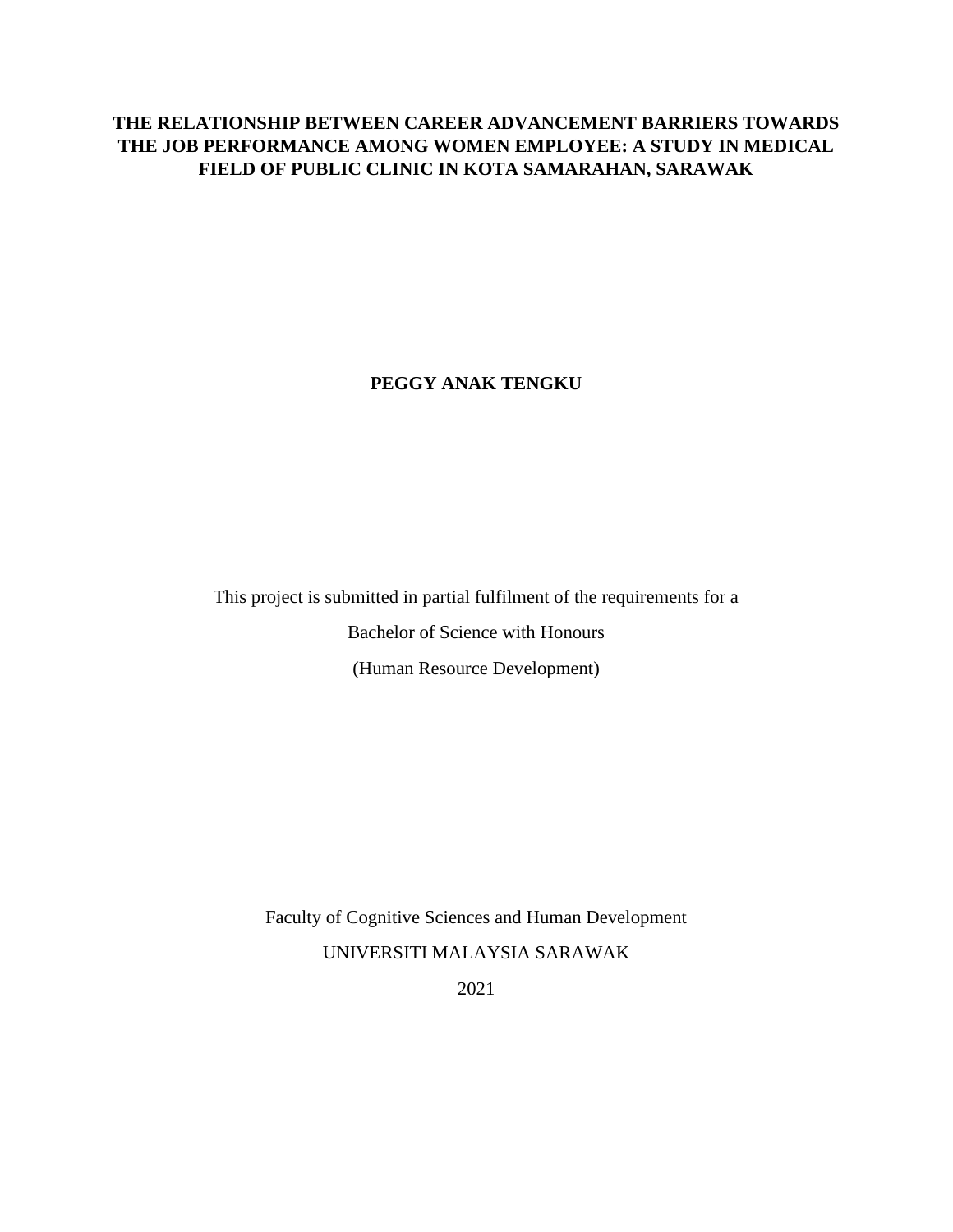#### **ACKNOWLEDGMENTS**

First, I would like to take this opportunity to delivery my appreciation to my supervisor, Madam Nik Norsyamimi bt Md Nor, who had spent her valuable times in guiding me with passion to complete this final year project. I received a lot of encouragement and advice from her throughout the process completing my final year project. My final year project would never have completed without his guidance.

Besides, I am also glad that Universiti Malaysia Sarawak and Faculty of Cognitive Science and Human Development to provide me this opportunity to involve in this final year project of my degree. I have learnt and experienced in different aspects in my degree life. In addition to the above, I would also like to thank the organization that allowed me to conduct this research. Furthermore, the employees in the organization are also very cooperative throughout the research process. Moreover, I would also like to thank both my beloved parents who supported to me and were concerned about me when I was doing my final year project. They gave massive encouragement and support throughout the process when I complete my final year project.

Lastly, I would like to express my enormous gratitude to my best friends throughout my degree journey, Nurhaifa Hazirah, Farra Adura, Michelle Rabiah, and Bernadette Sanga, who are willing to spend and share their times and knowledge in guiding and supporting me throughout the process of completing this final year project.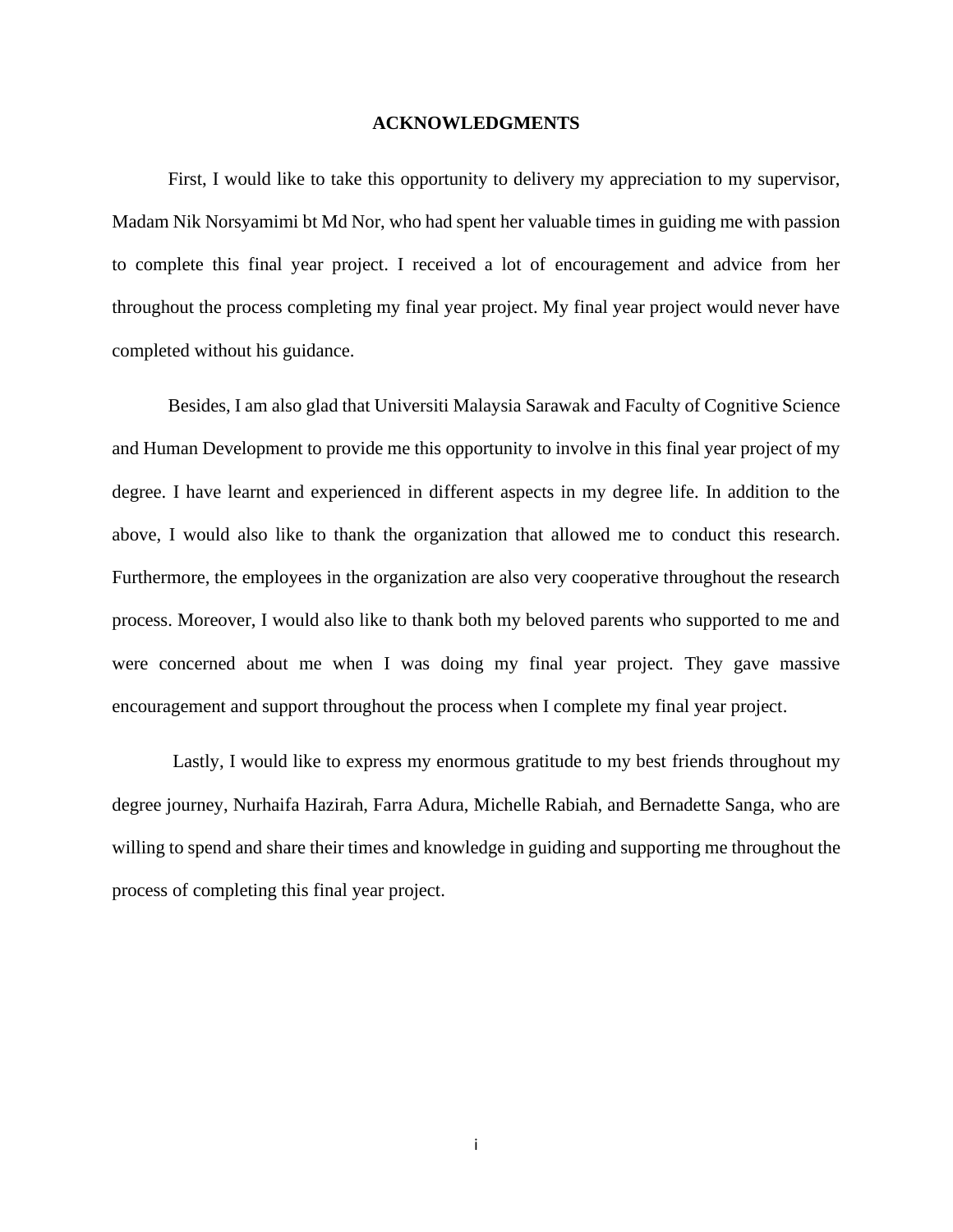| 1.1   |    |
|-------|----|
| 1.2   |    |
| 1.3   |    |
| 1.4   |    |
| 1.4.1 |    |
| 1.5   |    |
| 1.6   |    |
| 1.7   |    |
| 1.8   |    |
| 1.9   |    |
| 1.10  |    |
|       |    |
| 2.0   |    |
| 2.1   |    |
| 2.1.1 |    |
| 2.1.2 |    |
| 2.1.3 |    |
| 2.1.4 |    |
| 2.1.5 |    |
| 2.1.6 | 23 |
| 2.2   |    |
|       |    |
|       |    |
|       |    |
| 3.0   |    |
| 3.1   |    |
| 3.2   |    |
| 3.3   |    |
| 3.3.1 |    |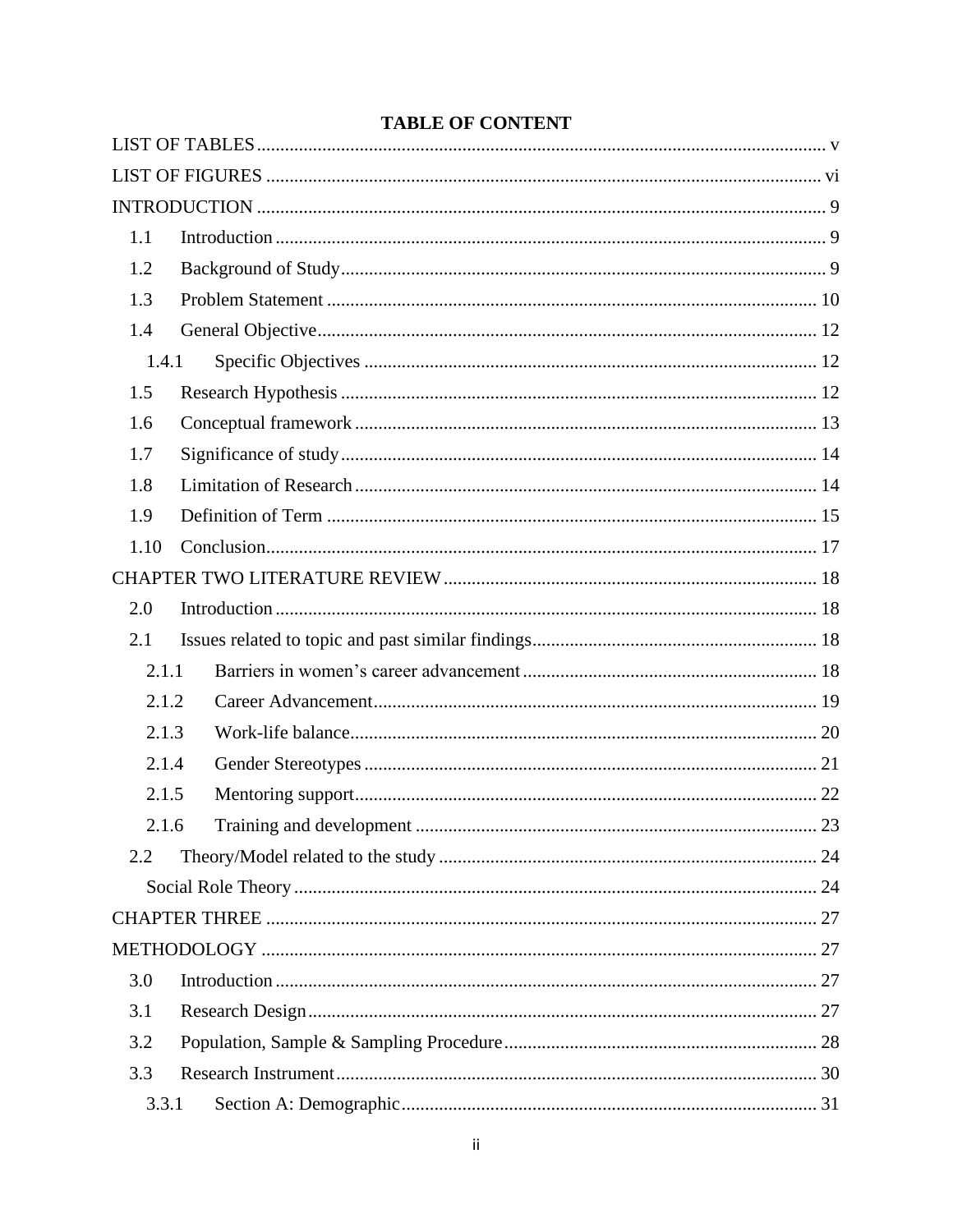| 3.3.2 |                                                                                 |     |
|-------|---------------------------------------------------------------------------------|-----|
| 3.3.3 | Section C: Family Responsibility and Organization Tenure (Length of Service) 31 |     |
| 3.4   |                                                                                 |     |
| 3.5   |                                                                                 |     |
| 3.6   |                                                                                 |     |
| 3.7   |                                                                                 |     |
| 3.8   |                                                                                 |     |
| 3.8.1 |                                                                                 |     |
| 3.8.2 |                                                                                 |     |
| 3.9   |                                                                                 |     |
|       |                                                                                 |     |
|       |                                                                                 |     |
| 4.0   |                                                                                 |     |
| 4.1   |                                                                                 |     |
| 4.1.1 |                                                                                 |     |
| 4.1.2 |                                                                                 |     |
| 4.1.3 |                                                                                 |     |
| 4.1.4 |                                                                                 |     |
|       |                                                                                 |     |
| 4.1.6 |                                                                                 |     |
| 4.2   |                                                                                 |     |
| 4.3   |                                                                                 |     |
| 4.4   |                                                                                 | .54 |
| 4.4.1 |                                                                                 |     |
| 4.4.2 |                                                                                 |     |
| 4.4.3 |                                                                                 |     |
| 4.4.3 | Relationship between Training and Development and Job Performance  58           |     |
| 4.5   |                                                                                 |     |
|       |                                                                                 |     |
|       |                                                                                 |     |
| 5.0   |                                                                                 |     |
| 5.1   |                                                                                 |     |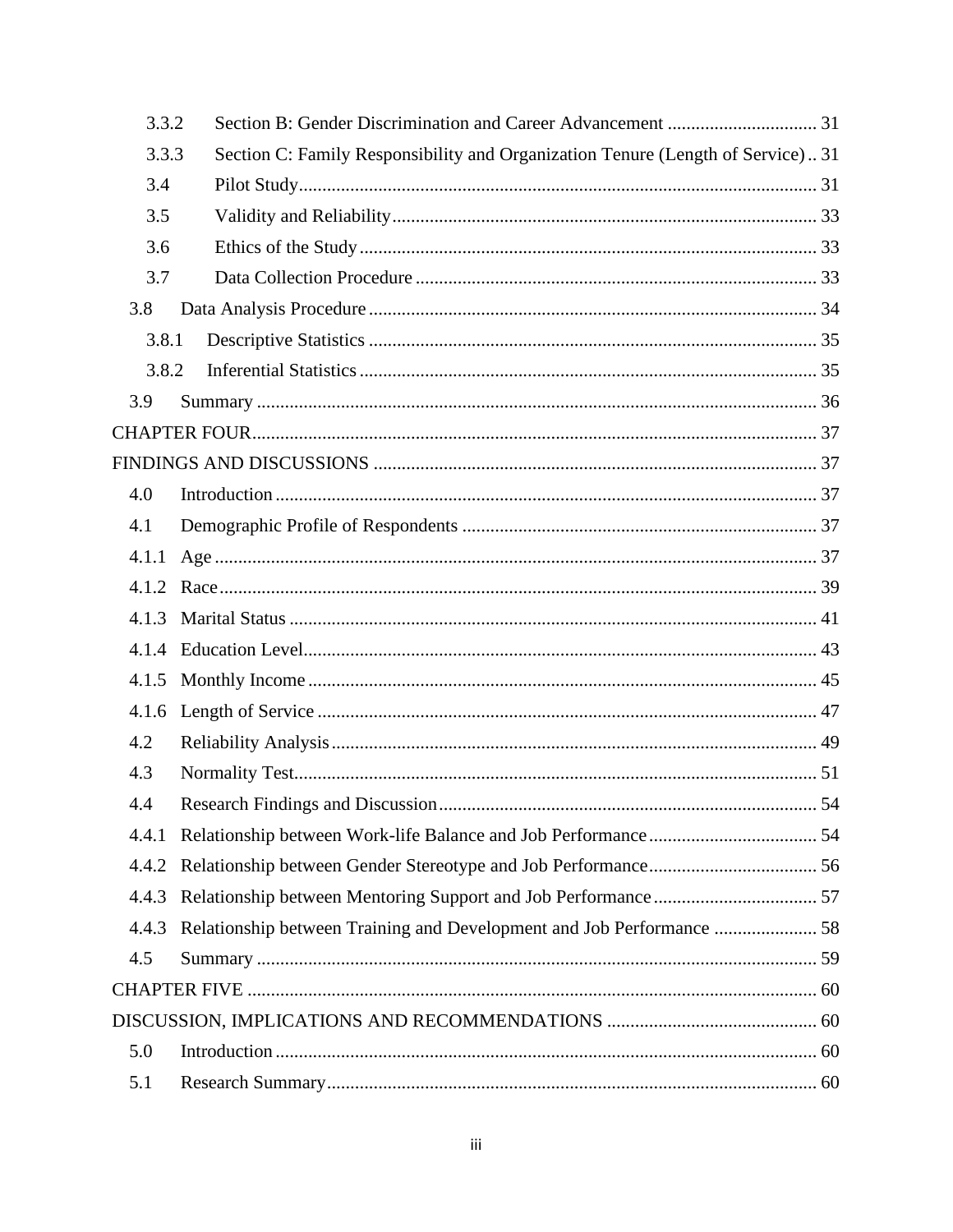| 5.2   |  |
|-------|--|
|       |  |
|       |  |
|       |  |
|       |  |
| 5.3   |  |
| 5.3.1 |  |
| 5.3.2 |  |
| 5.4   |  |
| 5.5   |  |
| 5.5.1 |  |
|       |  |
| 5.6   |  |
|       |  |
|       |  |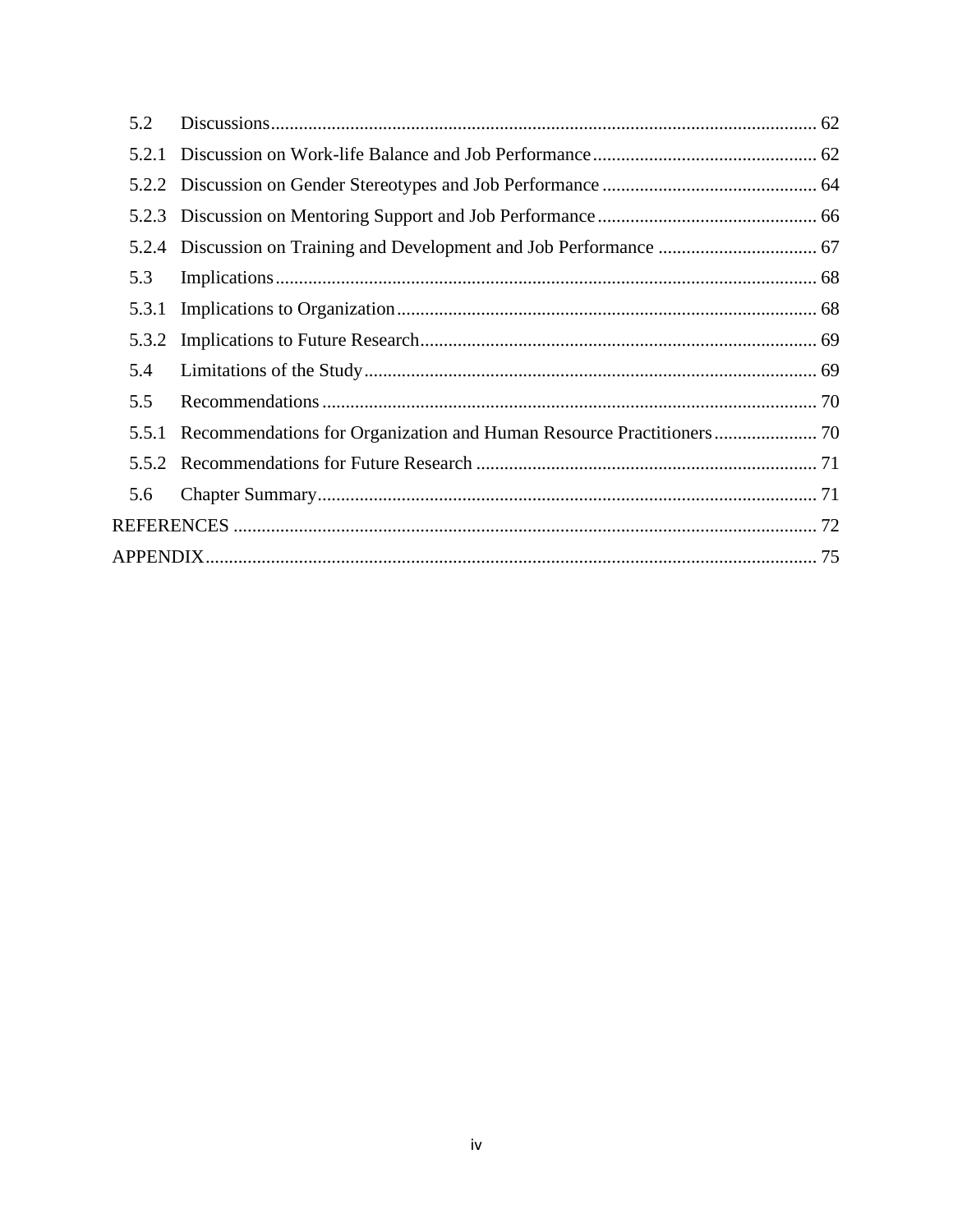## **LIST OF TABLES**

<span id="page-9-0"></span>

| Table 16. 1 Correlation between training and development and job performance 58 |  |
|---------------------------------------------------------------------------------|--|
|                                                                                 |  |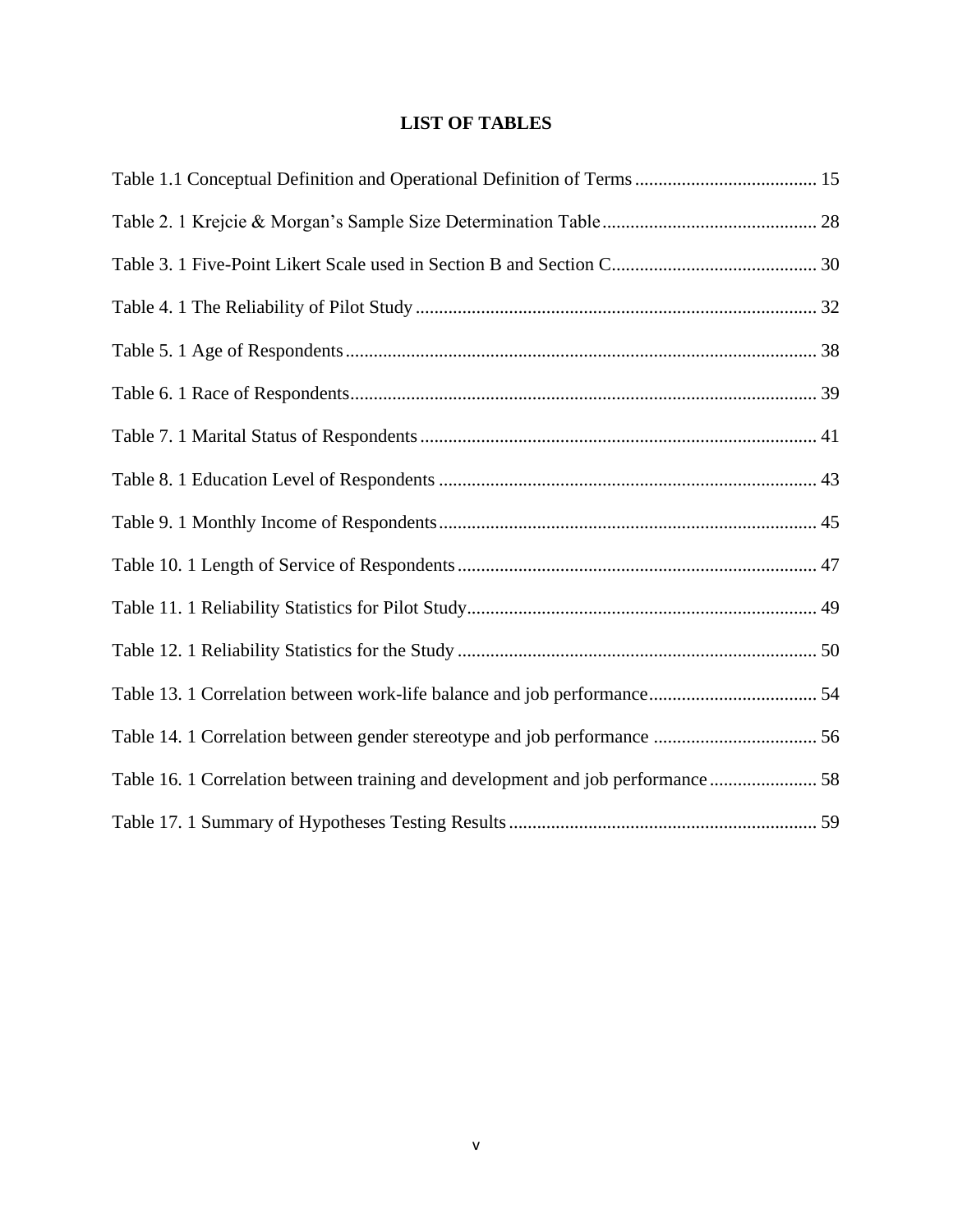<span id="page-10-0"></span>

| <b>LIST OF FIGURES</b> |  |  |  |
|------------------------|--|--|--|
|                        |  |  |  |
|                        |  |  |  |
|                        |  |  |  |
|                        |  |  |  |
|                        |  |  |  |
|                        |  |  |  |
|                        |  |  |  |
|                        |  |  |  |
|                        |  |  |  |
|                        |  |  |  |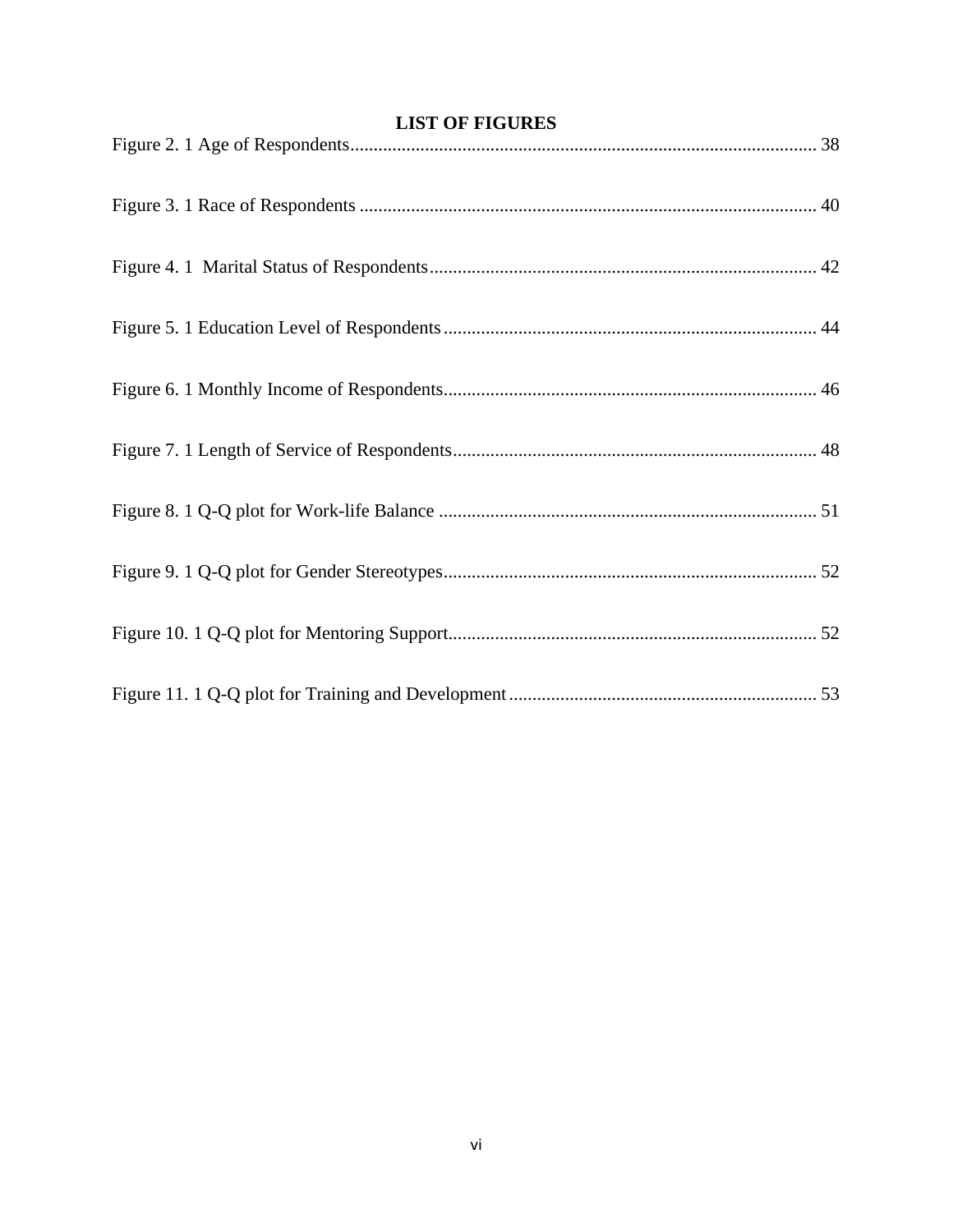#### **ABSTRACT**

Career advancement barriers (work-life balance, mentoring support, gender stereotypes, and training and development) among women employees is a major concern by individuals who are still under employment in any organizations. Therefore, this concern is not only involving the employees but also the organization. In order to achieve career advancement, job performance has become a consideration and it has been proven that it contributes to career advancement in the past studies. The purpose of this study is to examine on the barriers of career advancement and how does it influence and give impact towards the job performance of female employees in medical field in Kota Samarahan, Sarawak. In this study, questionnaires were distributed to 70 female employees in this particular field. Pearson Correlation were used to test the hypotheses of this study. All of the hypotheses were accepted. Thus, the results of the study indicated that the barriers of career advancement have a significant relationship with job performance. The findings of the study may provide beneficial information to the organizations, HR practitioners, and future researchers for the purposes of enhancing the barriers of career advancement among women employees towards their job performance.

*Keyword*: Career success, job performance, work-life balance, mentoring support, gender stereotypes, training and development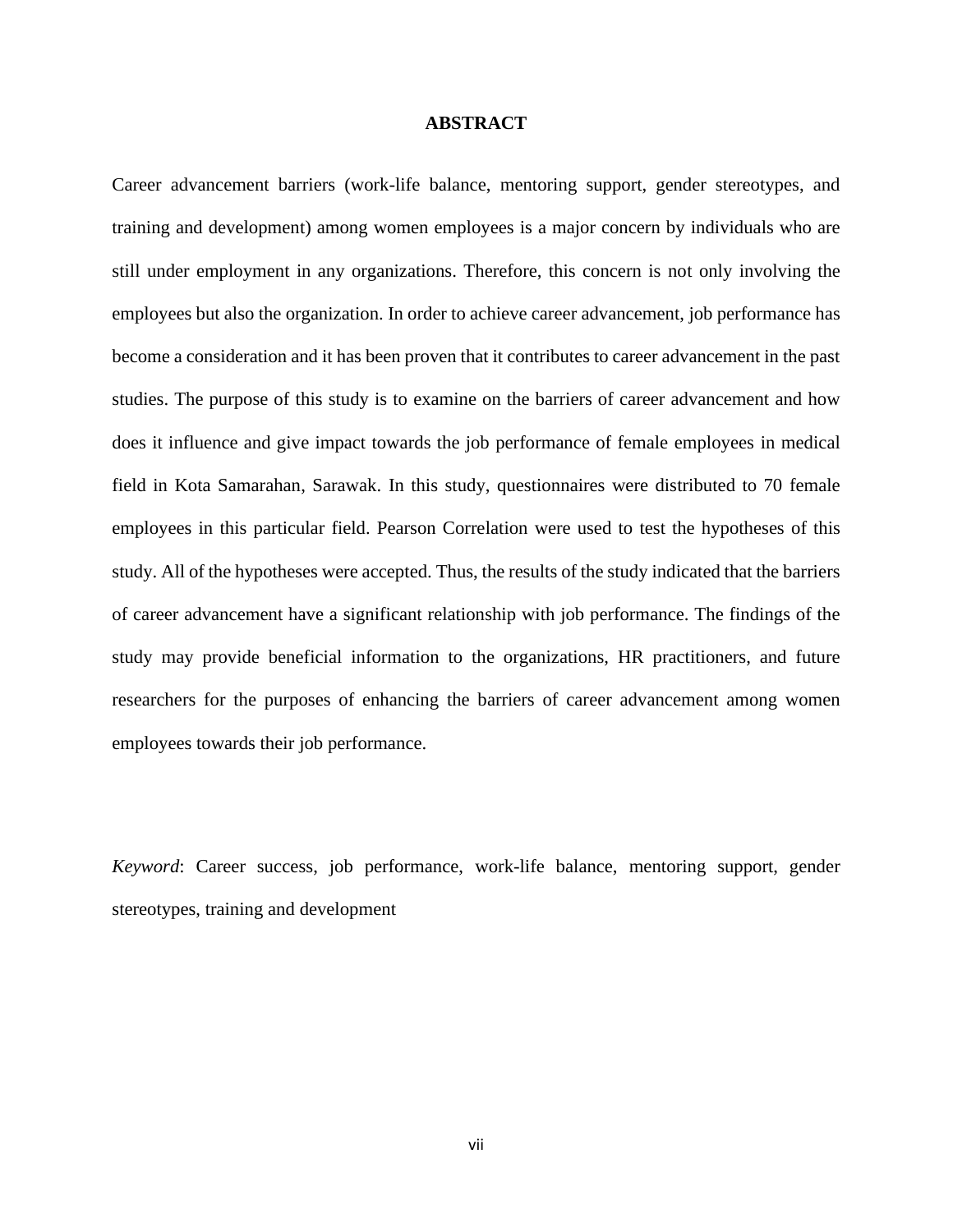#### *ABSTRAK*

*Halangan kemajuan kerjaya (keseimbangan kerja-kehidupan, sokongan bimbingan, stereotaip jantina, dan latihan dan pembangunan) di kalangan pekerja wanita menjadi perhatian utama individu yang masih dalam pekerjaan di mana-mana organisasi. Oleh itu, kebimbangan ini bukan sahaja melibatkan pekerja tetapi juga organisasi. Untuk mencapai kemajuan kerjaya, prestasi kerja telah menjadi pertimbangan dan telah terbukti bahawa ia menyumbang kepada kemajuan kerjaya dalam kajian yang lalu. Tujuan kajian ini adalah untuk mengkaji halangan kemajuan kerjaya dan bagaimana pengaruhnya dan memberi kesan terhadap prestasi kerja pekerja wanita dalam bidang perubatan di Kota Samarahan , Sarawak. Dalam kajian ini, soal selidik diedarkan kepada 70 pekerja wanita dalam bidang ini. Pearson Correlation digunakan untuk menguji hipotesis kajian ini. Semua hipotesis diterima. Oleh itu, hasil kajian menunjukkan bahawa halangan kemajuan kerjaya mempunyai hubungan yang signifikan dengan prestasi kerja. Penemuan kajian ini dapat memberikan maklumat yang bermanfaat kepada organisasi, pengamal SDM, dan penyelidik masa depan untuk tujuan meningkatkan halangan kemajuan kerjaya di kalangan pekerja wanita terhadap prestasi kerja mereka.*

*Kata kunci: Kejayaan kerjaya, prestasi kerja, keseimbangan kerja-kehidupan, sokongan bimbingan, stereotaip jantina, latihan dan pembangunan*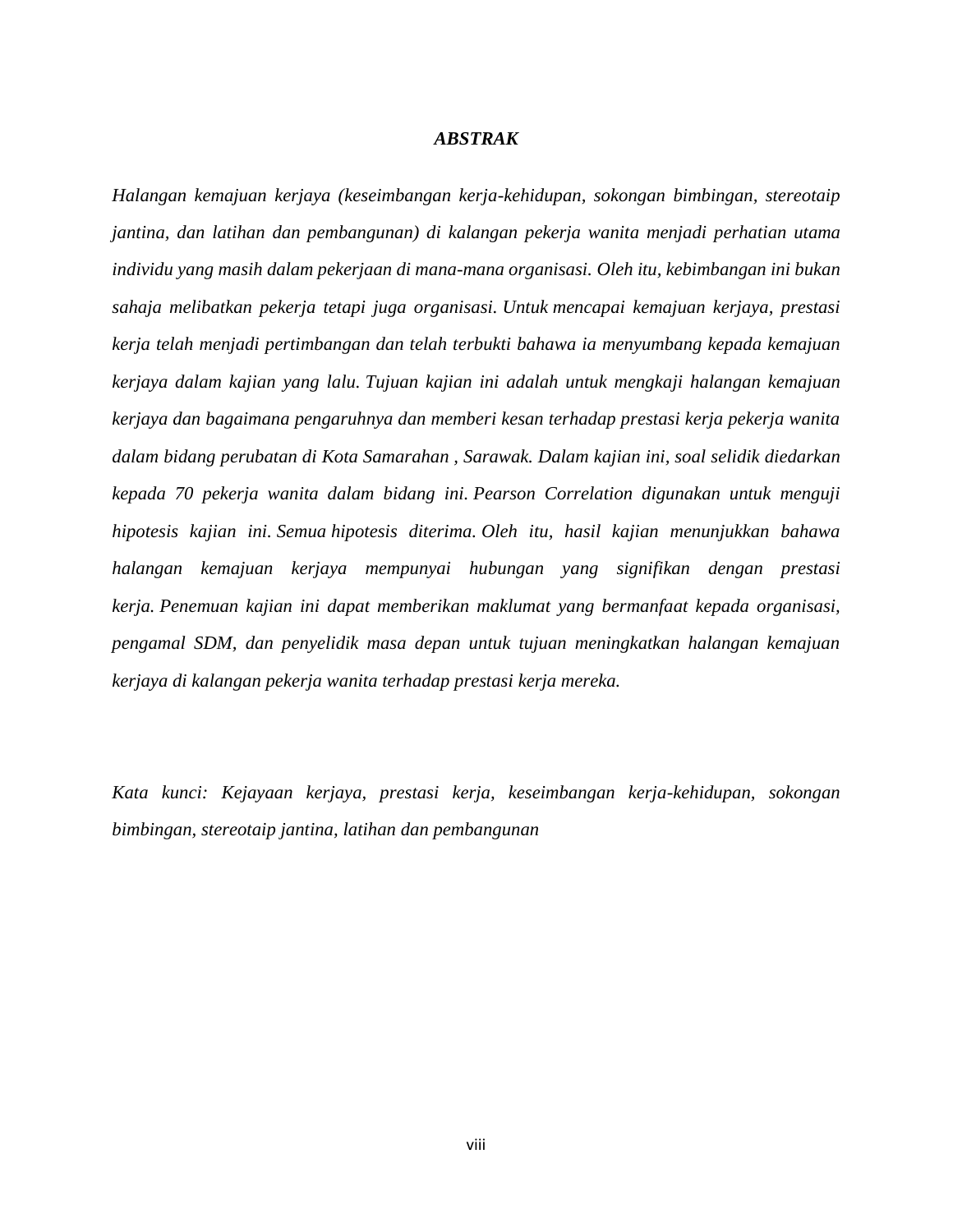#### **CHAPTER ONE**

#### **INTRODUCTION**

### <span id="page-13-1"></span><span id="page-13-0"></span>**1.1 Introduction**

This research discussed about the factors affecting barriers of career advancement towards job performance of women employment. There are several significances that can comprehend about the investigation of this topic towards female employees of public medical field in Kota Samarahan, Sarawak. This research is being conducted using quantitative method to explore about the factors affecting barriers of career advancement towards job performance of women employees on medical field of public clinics in Kota Samarahan, Sarawak.

This chapter covers about the background of study, problem statement and research objectives. Besides, it also covers about the research question, significance of study, limitation of study and definition of terms.

#### <span id="page-13-2"></span>**1.2 Background of Study**

The main focus of this research is to explore wider on the barriers of career advancement and how does it influence and give impact towards the performance of female employees. Recently, unequalled workforce composition changes had resulting in women's participation in the workforce (Adhikary, 2016). However, the numbers of women employment can differ significantly within the organization, with more women appointed to junior level roles (Adhikary, 2016). According to Abalkhail (2019), women with higher education should be given opportunity to participate in the workforce to maintain the economic sustainability, therefore, with higher education, women can lock themselves from the hidden gender discrimination in organization.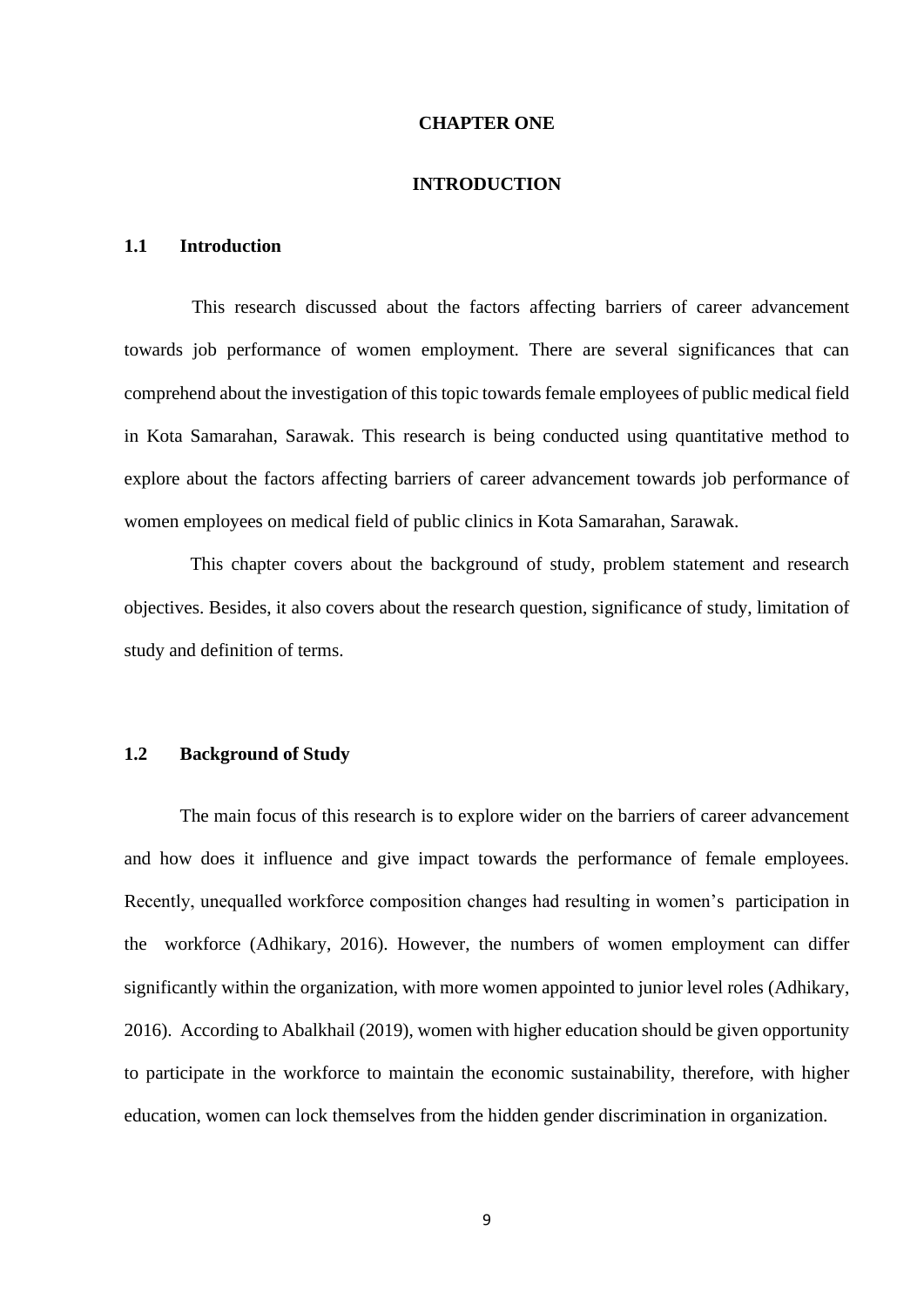Recently, women employment in the workforce has gained significant attention from the viewpoint of career advancement. In the perspective of the increasing number of women in the workforce, which is consider normal, only a very small minority holding top-level positions in the industry and public administration (Adhikary, 2016). In order to hold higher level management positions, women are still seen as fragile, sensitive and unaggressive. It is noticed that discrimination on gender tends to scale up to the senior level (Nilufer Azeez & Priyadarshini, 2018). Today, especially in science sector, women's under-representation in top managerial level has become a major issue in politic, and there is a large research body which focuses on gendered socialization processes, the educational system and the problems of reconciling work and family life (Thege, Popescu-Willigmann, Pioch, Badri-Höher, & Wanka, 2014).

## <span id="page-14-0"></span>**1.3 Problem Statement**

The involvement of women labour force is one of the crucial changes for the last decades. Hence, women had achieved a significant progress due to their participations in the industries. However, the number of women in decision-making, especially in the public sector, is still very limited. (Saadin, Ramli, Johari, & Harin, 2016).

In the past studies, women's career growth are often hindered by restraints (social expectations and responsibilities placed on women that may limit their career potential), constraints (internalized patterns of behaviour and attitudes that result from gender socialization), and barriers (external variables as overt and covert discrimination that make entry or advancement in a field more difficult for women than men) (Adhikary, 2016). Socialization is a theory that explain the women's under-representation. In line with this, women involvement advocates focus on building and exploiting informal and instrumental relationships to attain leadership roles (Adhikary, 2016). However, with the increasing tendency in the number of woman employment,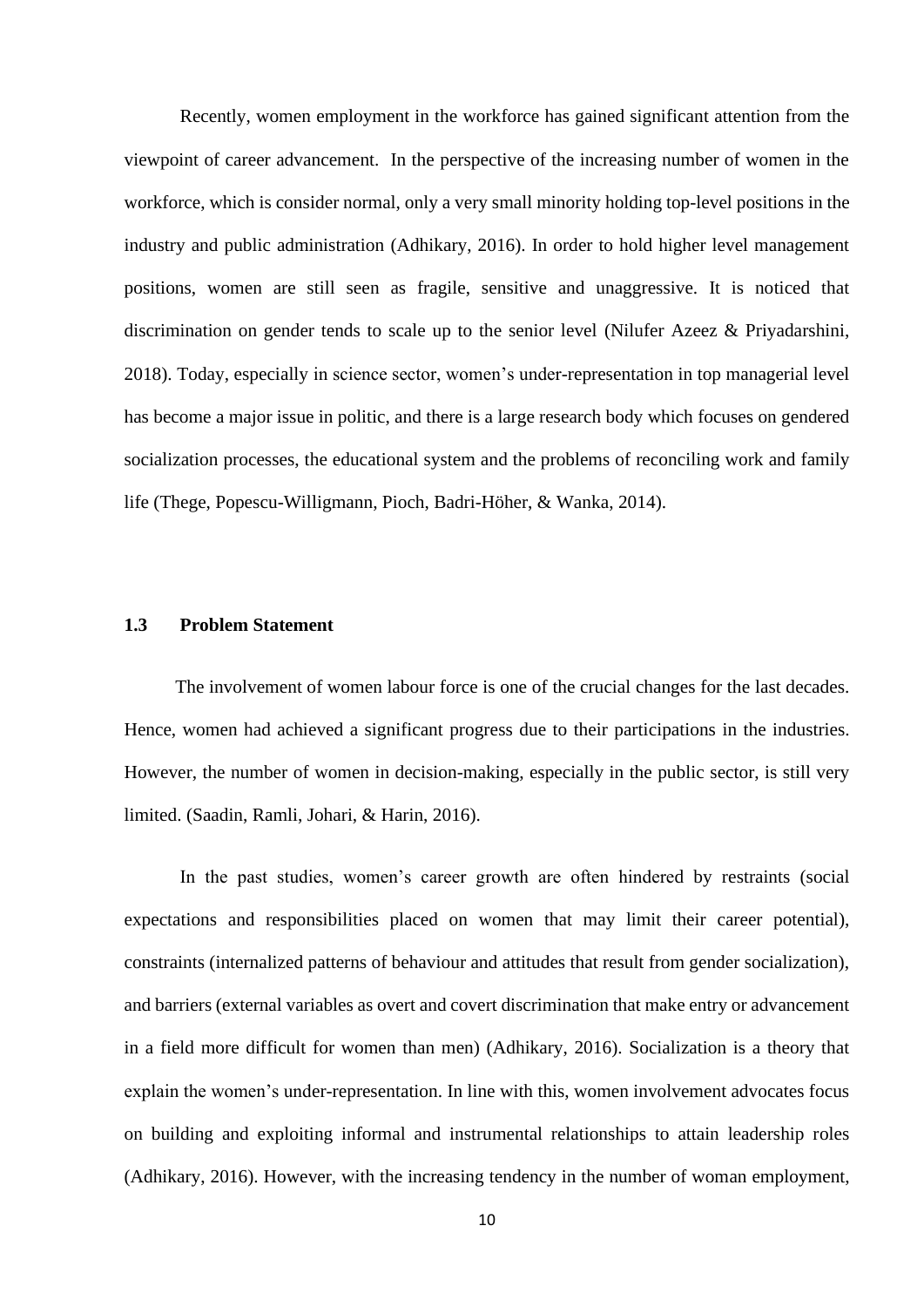the proportion of women at upper levels are still very small. Hence, gender does not play a crucial role in a person's ability to lead (Alfarran, Pyke, & Stanton, 2018). To simplify, although the involvement of women employees increased in labour force, workforce composition is highly monopolized by masculinity.

On a side note, estimated 500,000 of Malaysian women are "missing" from the labour force. These "missing" are often found that Malaysian women are prefer to seek better opportunity abroad (Saadin et al., 2016). Therefore, changes in family and work commitment and other aspects are crucial for women to maintain their skills. The management barriers for women, particularly in public sector are still exist worldwide. Researchers conclude that, on the evidence of a significant number of studies, there is still a view of "think manager, think male" syndrome that is considered globally especially among males in the public sector (Saadin et al., 2016). As stated in Saadin et al. (2016), the condition of integrating professional women in Malaysia, especially in the workforce or higher management roles are yet to be a sensitive problem that needs to be discussed. With the existence of education and the changing role that women have played, they are still managed to engage in the public administration and upgrade to upper management level. Some may assume that women may or may not participate in the labour force once they are married and raise children. However, most of women today are still following this career pattern although may some women are still prefer to stay in the labour force (Saadin et al., 2016).

Women progressed slower in organization compares to men. They often figure themselves in a tough situation when they have to decide between their family obligations and their career development (Sakshi Sharma & Kaur, 2019). Besides, women appeared to spend more hours on family activities than men, but the hours of work were equal for men and women. (Yet-Mee, Luen Peng, & Chan Yin - Fah, 2013). Therefore, the total time and energy spent on family and work was too intense for women to perform all tasks well or happily (Yet-Mee et al., 2013). Traditionally, society has consistently stated that the place of women is at home (Saadin et al.,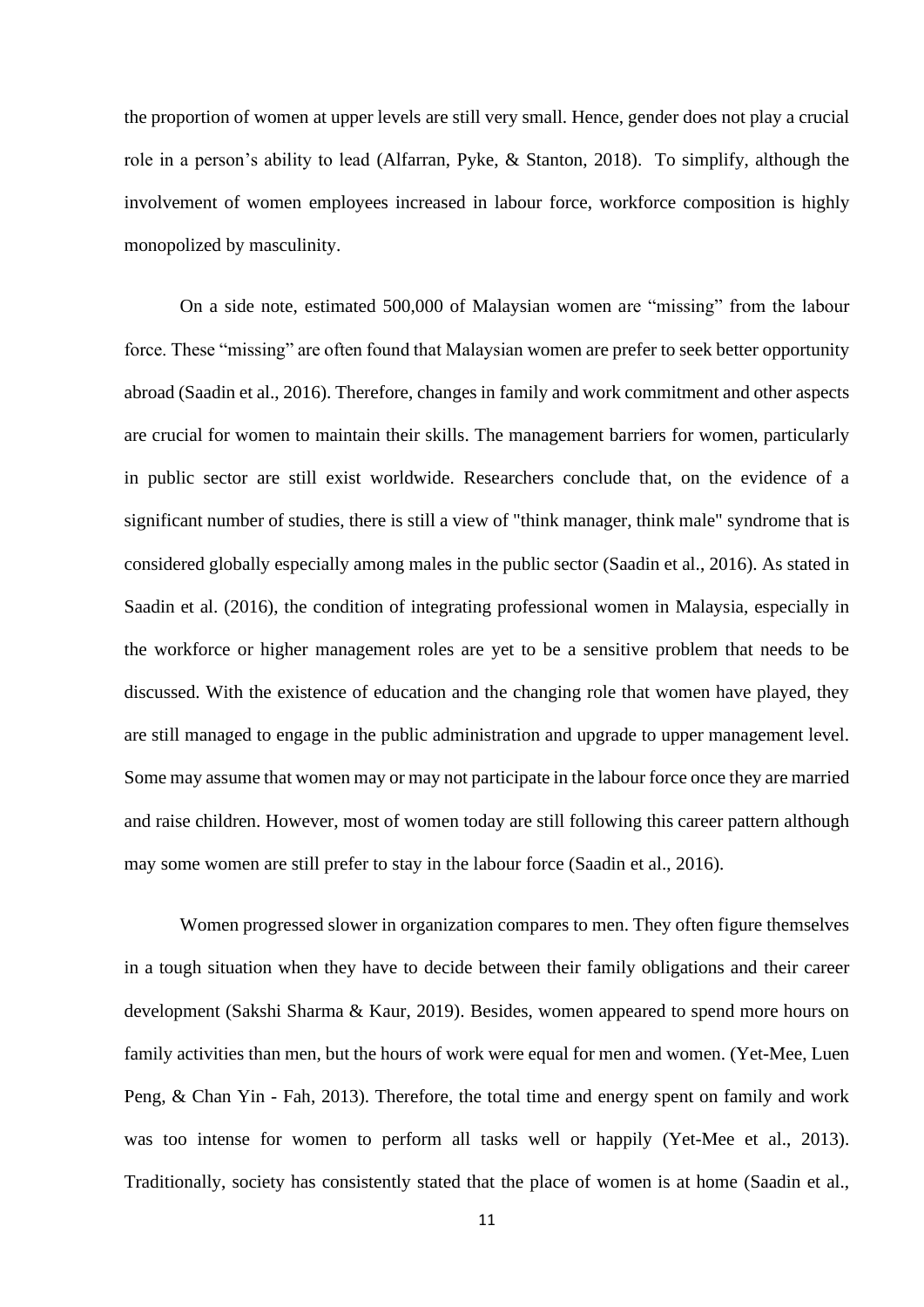2016). Women's slow progress to higher levels of the organization often results from having less fully developed informal networks than men. Women tended to use their informal networks where men were more instrumentally active to promote their careers. Therefore, women missed out the opportunity to "schmooze with decision makers" (Nilufer Azeez & Priyadarshini, 2018). Therefore, a study on barriers of career advancement towards job performance of women employment should be well focused and to be examined more in Malaysian context.

#### <span id="page-16-0"></span>**1.4 General Objective**

<span id="page-16-1"></span>To identify on the barriers of career advancement and how does it influence and give impact towards the job performance of female employees.

## **1.4.1 Specific Objectives**

The specific objectives of this research include:

- i. To understand on the understanding of barrier of career advancement towards job performance.
- ii. To determine factors contribute to barrier of career advancement towards job performance.
- <span id="page-16-2"></span>iii. To understand the implications of barrier of career advancement towards job performance.

## **1.5 Research Hypothesis**

The aim of this research is to explore the understanding, factors contribute and implications of barrier of career advancement towards job performance of female employees.

Research hypothesis 1: There is a significant relationship between work-life balance and job performance.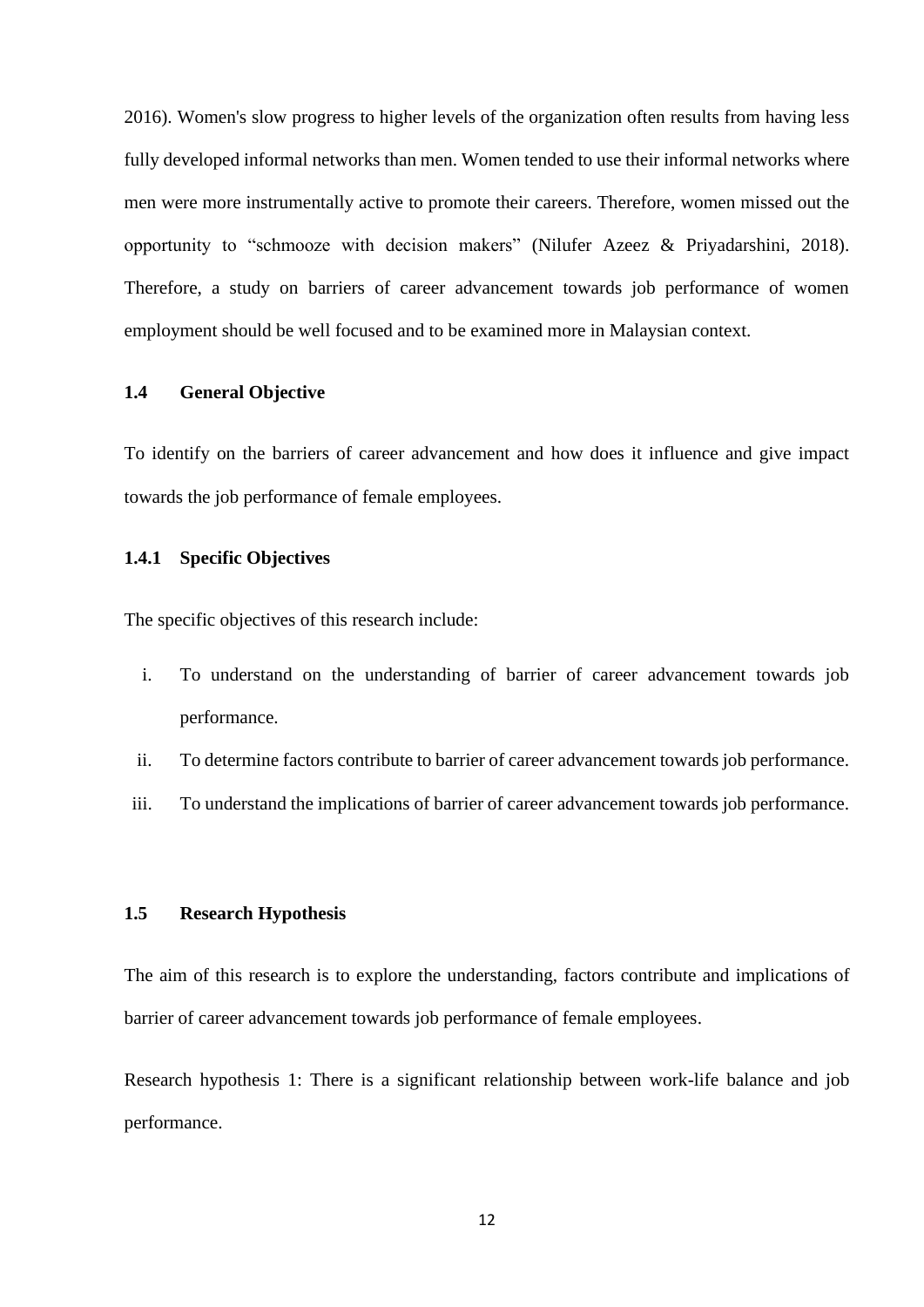Research hypothesis 2: There is a significant relationship between gender stereotypes and job performance.

Research hypothesis 3: There is a significant relationship between mentoring support and job performance.

<span id="page-17-0"></span>Research hypothesis 3: There is a significant relationship between training and development and job performance

## **1.6 Conceptual framework**

In this research, the conceptual framework is as shown in Figure 1.1. The first part is the independent variable, which comprise barrier of career advancement. In this study, barrier of career advancement consists of four items including family-work balance, institutional discrimination, lack of mentoring, and limited training and development opportunities. The second part is dependent variable, which is job performance.



Source: *Adapted and modified from Saadin et al. (2016), Shweta Sharma, Gangwani, & Al Fryan (2019), Yet-Mee et al. (2013)*

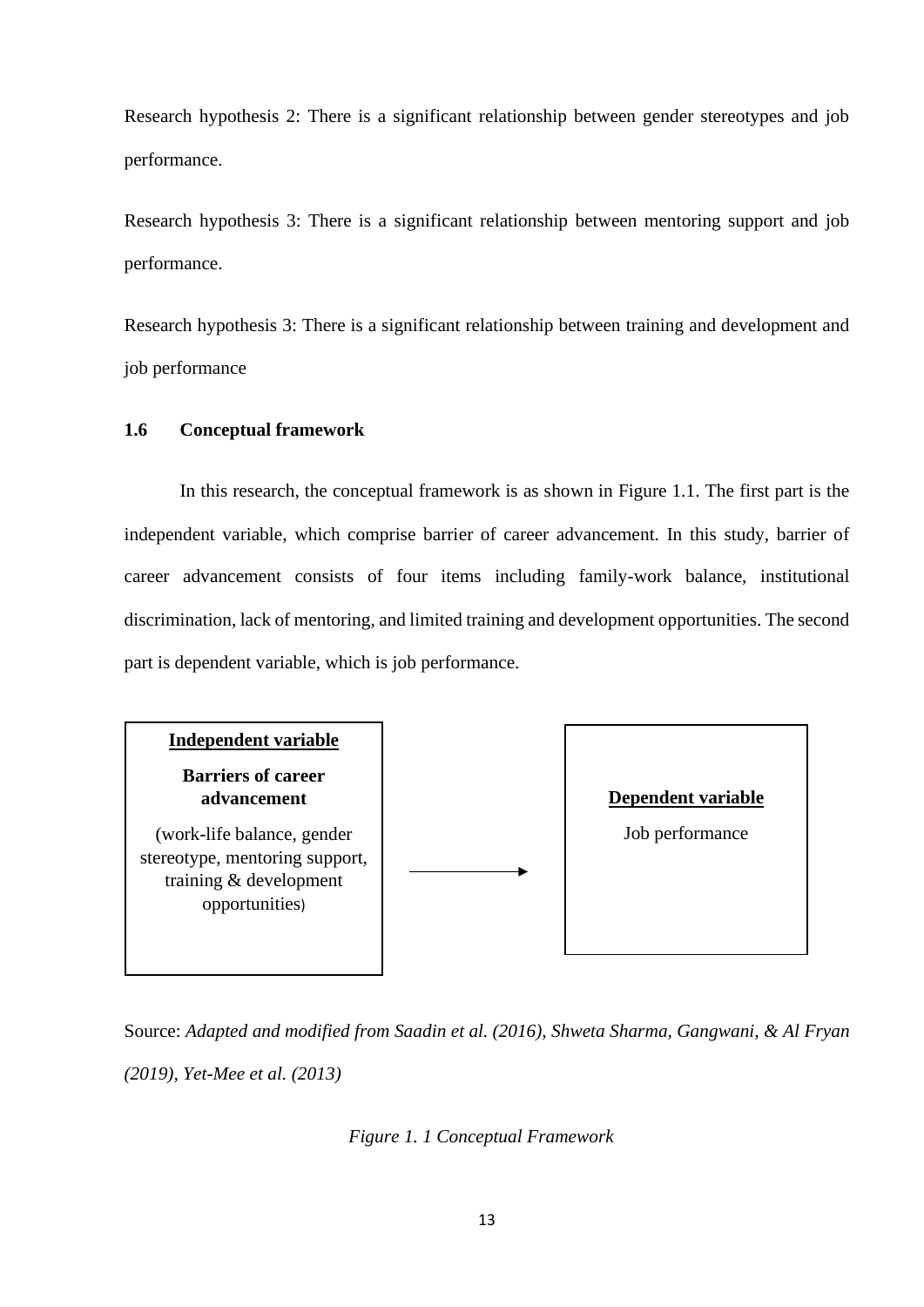## <span id="page-18-0"></span>**1.7 Significance of study**

This study contributes to enhance knowledge about the importance of women participation in an organization. Besides, it is also focused on the barriers affecting career advancement of women employment. This study contributes to outlining factors and implications that may contribute to the barrier of career advancement of female employees towards their job performance. It is crucial for the organization to have the audacity to trust women participation in the workplace for them to achieve their career. Therefore, organization should perceive that women have the credibility and potential to pursue their career, similar to the men. Hence, women participation in the organization can effectively runs the organizational management smoothly.

Next, this study also helps to identify that gender stereotypes still exist in today's world, where the workforce monopolized by the masculinity. Women involvement in the labour force often called as weak and under-represented. Therefore, the result of this study can provide ideas and awareness to the organization that the women employment is beneficial and brings betterment to the management as well as the growth of the organization.

Lastly, this study may provide new source of references for the future researcher that are interested in carrying out similar research. Besides, the findings from this study might help to facilitate in conducting different research by providing information related to women employment and career advancement.

#### <span id="page-18-1"></span>**1.8 Limitation of Research**

There several limitations in conducting this research. First, the respondents of this research are made up of women medical staffs from selected public clinics in Sarawak, which is from Kota Samarahan. Only employers from the selected city have been selected to provide data for this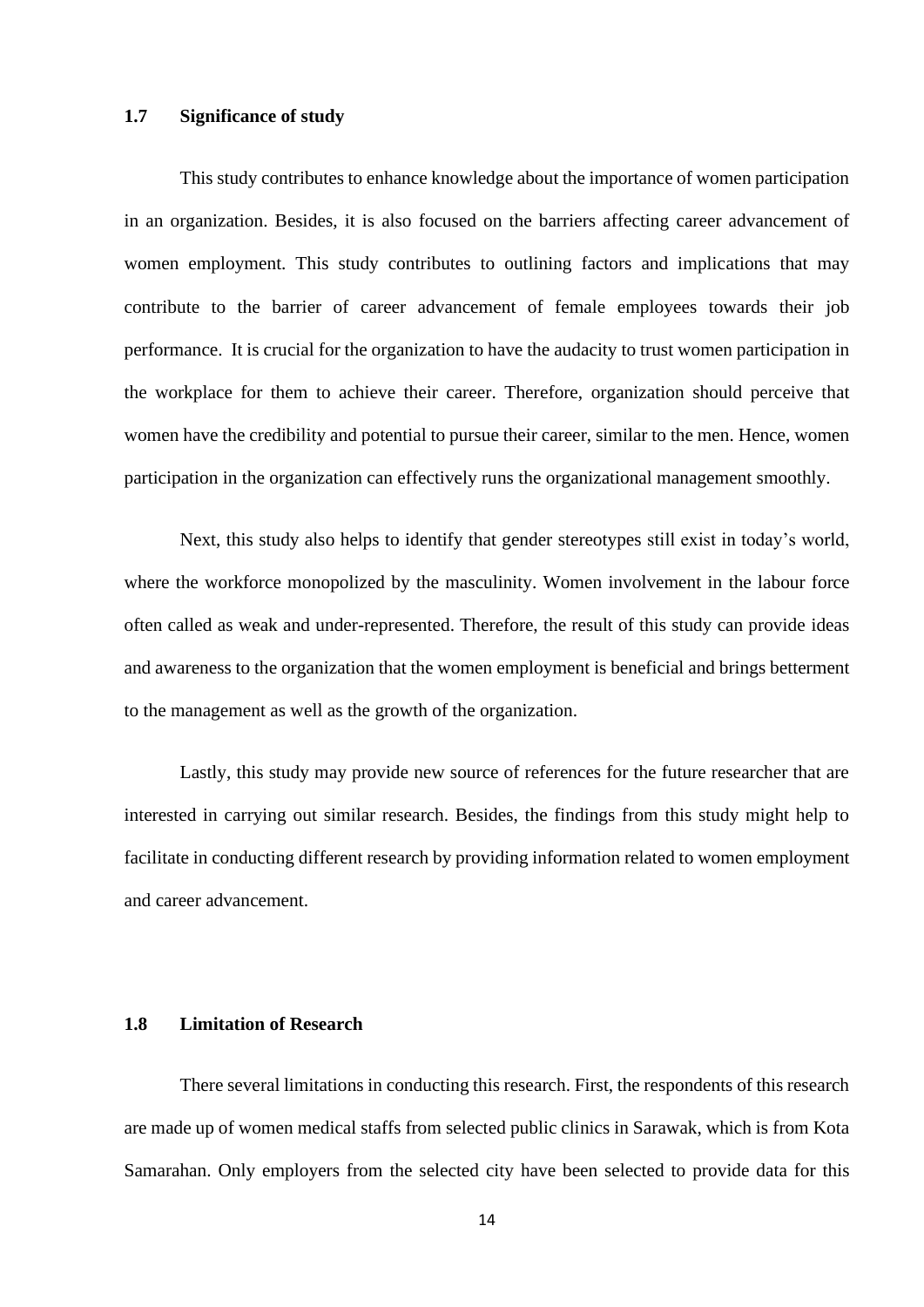study. Therefore, the results interpretation is only limited to local context. Next, another limitation in conducting this research is that this study is least execute in Malaysia especially among women employment in medical field. Besides that, the respondents' personal knowledge and experience might affect the interpretations and conclusions related to the research. Hence, the data gathered is limited and less information can be retrieved.

## <span id="page-19-0"></span>**1.9 Definition of Term**

| <b>Definition of Term</b> | <b>Conceptual Definition</b>   | <b>Operational Definition</b>   |
|---------------------------|--------------------------------|---------------------------------|
| <b>Career Advancement</b> | Career advancement is          | Career advancement is a         |
|                           | usually conceived as in the    | process by which employees      |
|                           | management ranks there is      | across their field uses their   |
|                           | promotion and increasing in    | skill sets and determination to |
|                           | salary, and it was explained   | achieve new career goals and    |
|                           | by the organizational,         | challenging job opportunities.  |
|                           | interpersonal, and individual  |                                 |
|                           | theories (Nur Azreen Bt Ab     |                                 |
|                           | Hadi, 2019).                   |                                 |
| <b>Career</b>             | Definition of career is about  | Career is a progress and        |
|                           | one's person work              | action taken by an individual   |
|                           | experiences over time. Other   | in their life for their job. To |
|                           | than that, subjective careers, | simplify, career is about the   |
|                           | it reflects that person sense  | title earned, jobs held and     |
|                           | about his or her career and    | works that accomplished in a    |

*Table 1.1 Conceptual Definition and Operational Definition of Terms*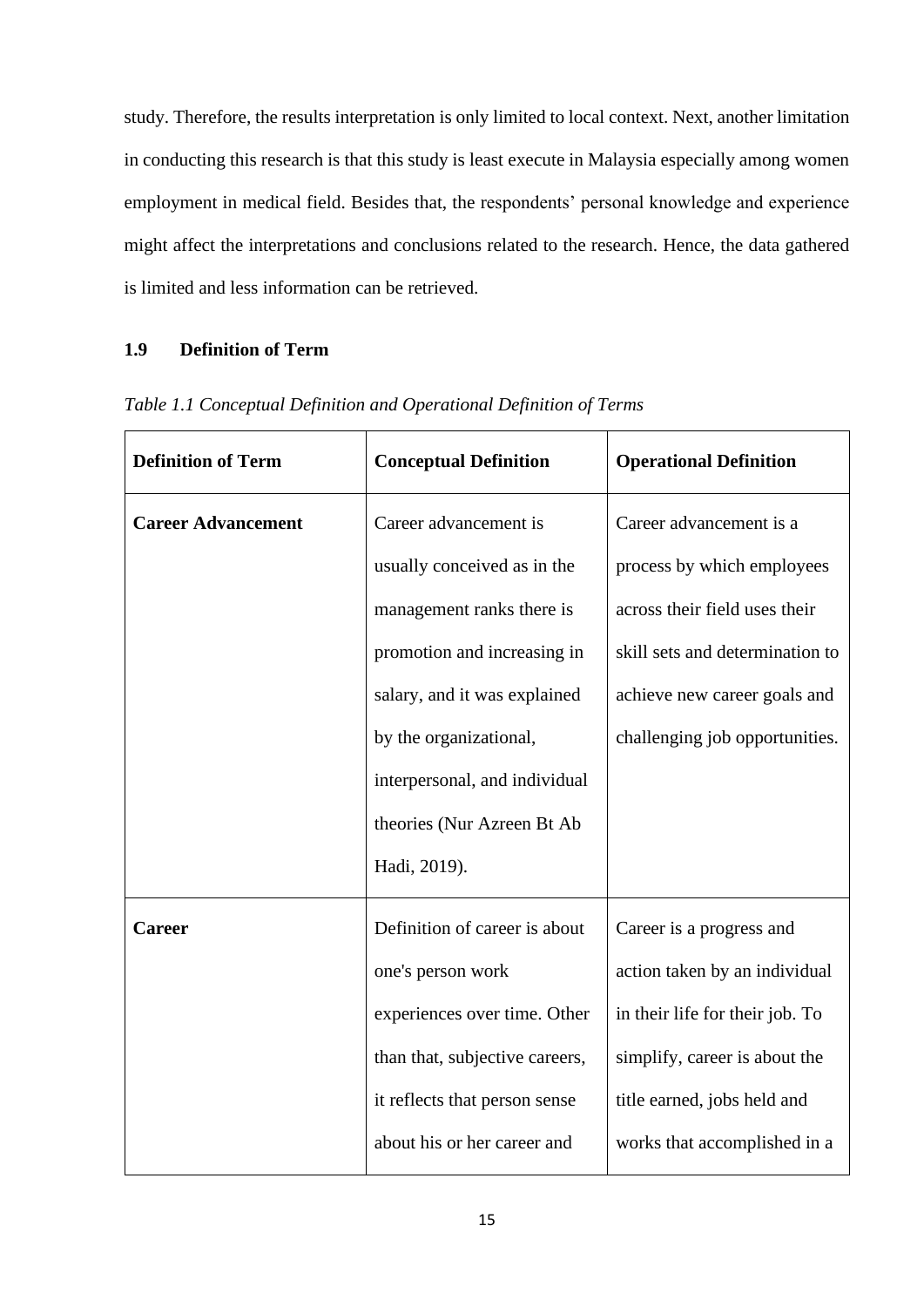|                          | what they will become           | long term of time. Employees    |
|--------------------------|---------------------------------|---------------------------------|
|                          | (Nilufer Azeez &                | that changed jobs often are     |
|                          | Priyadarshini, 2018).           | easily to get advancement in    |
|                          |                                 | their career.                   |
| <b>Work-life balance</b> | Work-life balance is a state of | Work-life balance refers to     |
|                          | equilibrium in which an         | the prioritization level of an  |
|                          | individual prioritize the       | individual towards his/her      |
|                          | demand of his/her career and    | personal and professional life. |
|                          | the demand of his/her           |                                 |
|                          | personal life (Sanfilippo,      |                                 |
|                          | 2020).                          |                                 |
| <b>Gender Stereotype</b> | Gender stereotype refers to     | Gender stereotype is a          |
|                          | overgeneralization of           | generalized view towards        |
|                          | attributes, characteristics and | characteristics or attributes   |
|                          | differences of a group of       | that possessed by man and       |
|                          | individual based on gender      | woman or roles that should      |
|                          | (Liu & Ngo, n.d.-a).            | be performed by man and         |
|                          |                                 | woman.                          |
| <b>Mentoring support</b> | Mentoring refers to a           | Mentoring is a supportive and   |
|                          | relationship that developed to  | positive relation between       |
|                          | give support and build          | mentor and mentee in            |
|                          | confidence to the mentee in     | encouraging people to           |
|                          | helping them to take control    | develop potential.              |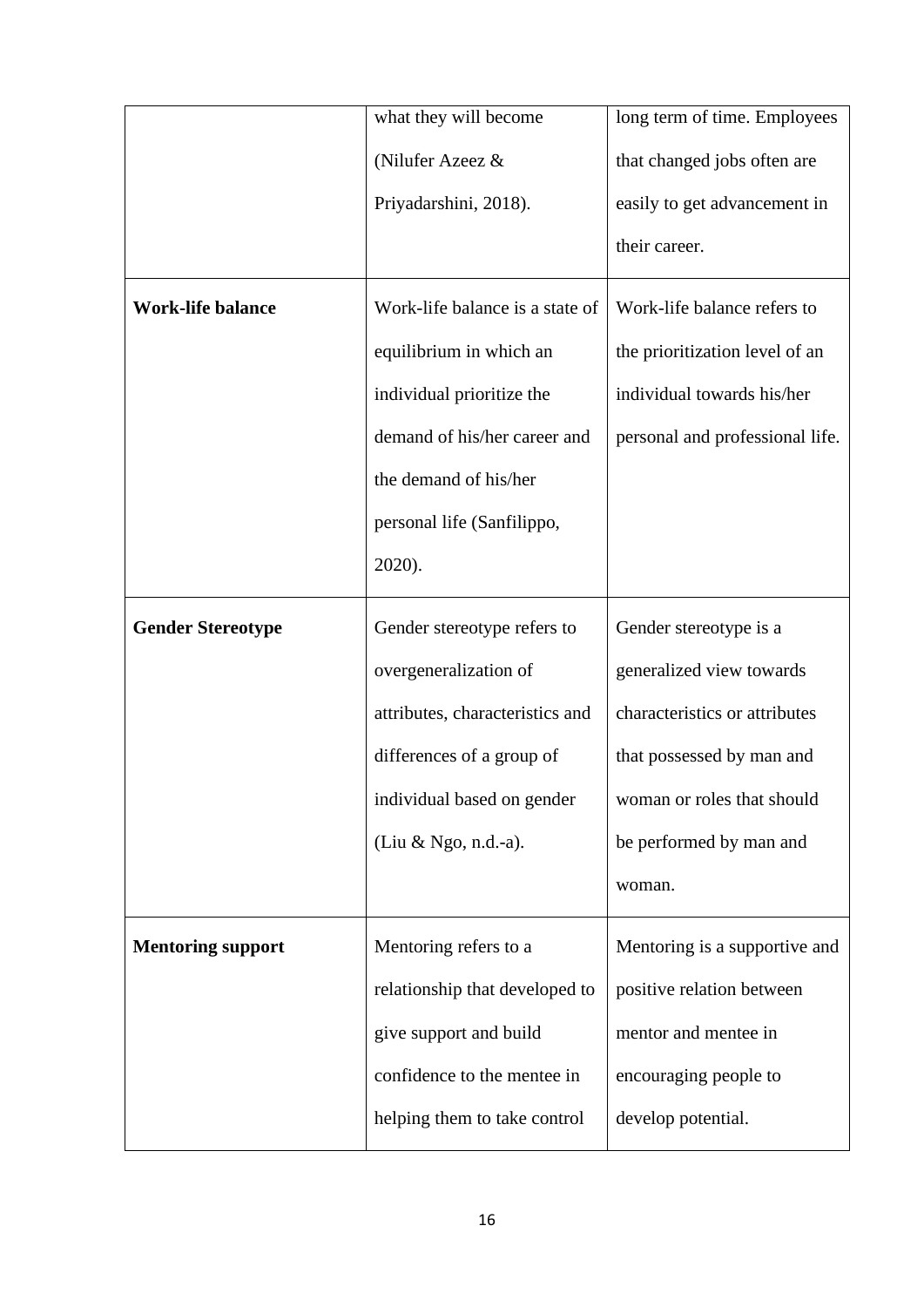|                                 | on their development and      |                               |
|---------------------------------|-------------------------------|-------------------------------|
|                                 | work (Yet-Mee et al., 2013)   |                               |
| <b>Training and development</b> | Training and development is   | Training and development      |
|                                 | a program provided with       | refer to a program in helping |
|                                 | information and instruction   | employees to learn new skills |
|                                 | develop by the organization   | and knowledge in order to     |
|                                 | to enhance skills and         | improve their performance in  |
|                                 | knowledge of employees in     | their current roles.          |
|                                 | performing better specific    |                               |
|                                 | tasks (Azmi, Ismail, & Basir, |                               |
|                                 | 2012).                        |                               |

## <span id="page-21-0"></span>**1.10 Conclusion**

As a summary, this chapter discuss about the introduction and overview of this research which is the barriers of career advancement towards job performance of women employment. Among important areas that were discussed includes the background of study, problem statement, research questions, and research objective. Next, a conceptual map was crafted to depict the independent variable and dependent variable, followed by significance of study and limitation of study which focused on the problems faced by the researcher. Lastly, this chapter ended with definition of terms, explained conceptionally definitionally. The next chapter will focus on literature review.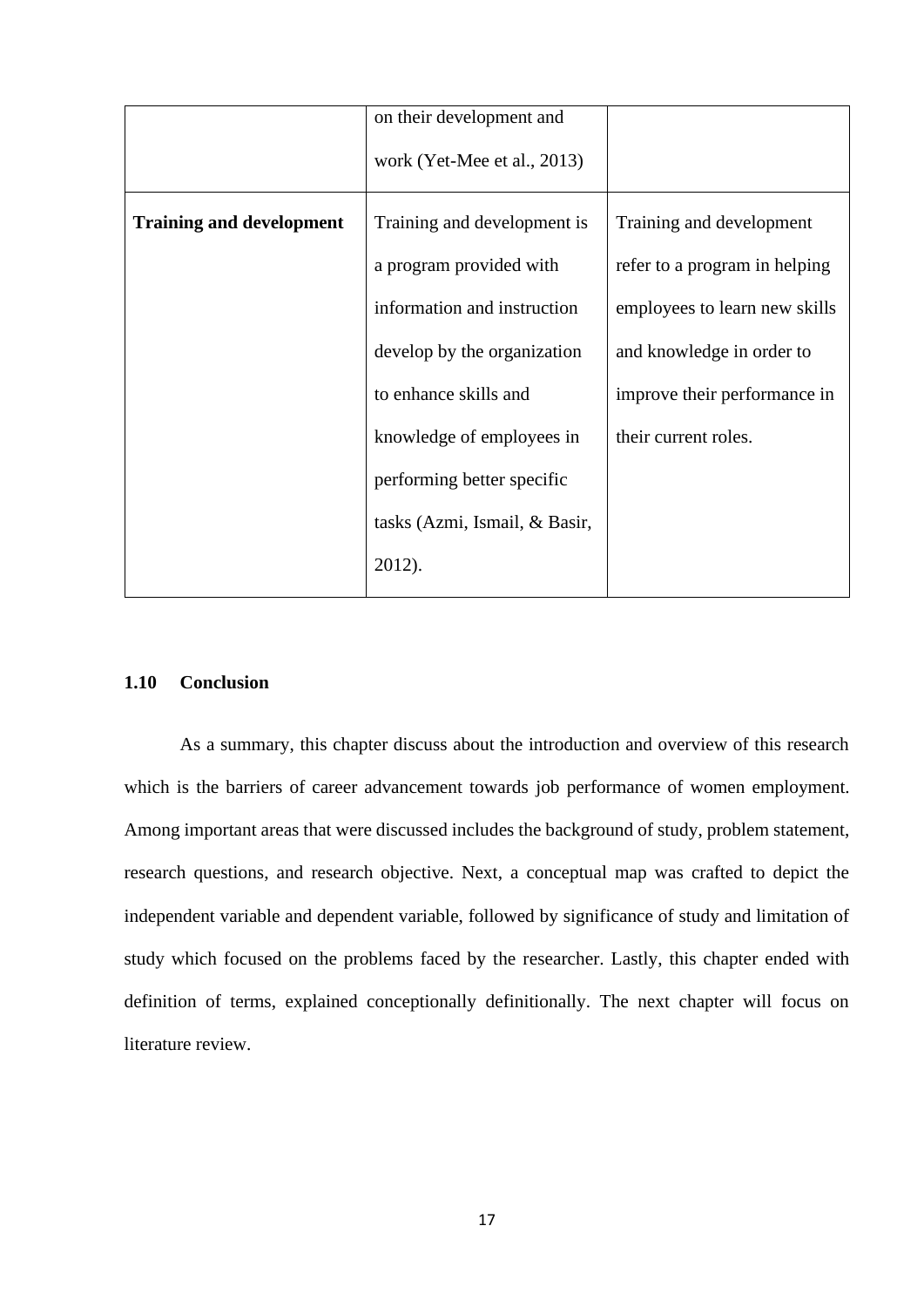## **CHAPTER TWO**

## **LITERATURE REVIEW**

#### <span id="page-22-1"></span><span id="page-22-0"></span>**2.0 Introduction**

This chapter gathered and gained significant and insightful knowledge from various sources such as articles and journals which are related to this research about women career advancement. In this chapter also focus on career advancement among women regarding that past research that are related and recognize the flow of understandings.

## <span id="page-22-3"></span><span id="page-22-2"></span>**2.1 Issues related to topic and past similar findings**

## **2.1.1 Barriers in women's career advancement**

Barriers refer to as cause, phenomenon or occurrence that control or prevent access to individual from making progress. Barriers that real or perceived by the recipient, can be tangible or intangible. In today's world, most of the organizations are competing to hold on their best women employees. However, according to Saadin et al. (2016) , the emergence of barriers, such as biasness and glass ceiling, makes it hard to do so. Therefore, it is important to recognize the obstacles faced by women in order to conquer the glass ceiling and eliminate the challenges faced by women from leveraging their ability and to consider career strategies used by successful women to overcome barriers related to work-life balance.

Career advancement is used in an organized approach to align the objective of an individual with the expectations of an organization. According to Kow Kwah & Lee (2012) as cited in Saadin et al. (2016), career advancement is characterized as an individual behavioural mechanism that influence choice of profession, integration of positions, career pattern and identification, decisionmaking style and work values. There are several reasons for career advancement to be recognized, including optimizing existing performance, encouraging employees to take advantage of potential